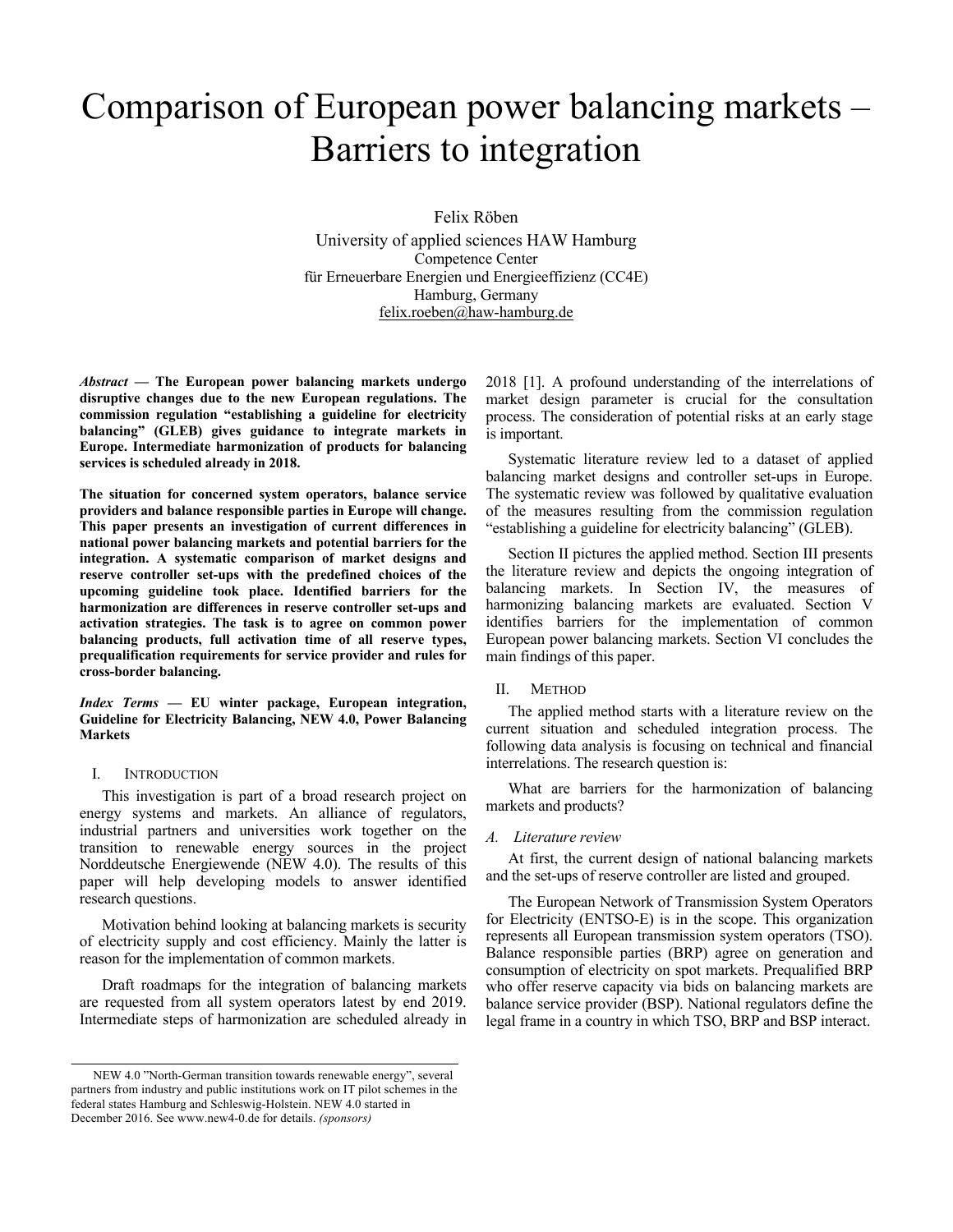Data of the ENTSO-E members operating in the following countries is cumulated and considered:

Austria (AT); Belgium (BE); Bosnia and Herzegovina (BA); Croatia (HR); Czech Republic (CZ); Denmark (DK); Estonia (EE); Finland (FI); France (FR); Germany (DE); Greece (GR); Hungary (HU); Ireland (IE); Italy (IT); Latvia (LV); Lithuania (LT); the Netherlands (NL) Norway (NO); Poland (PL); Portugal (PT); Romania (RO); Serbia (RS); Slovak Republic (SK); Slovenia (SI); Spain (ES); Sweden (SE); Switzerland (CH); United Kingdom (UK)

A substantial design frame to describe balancing markets with 23 parameters exists in the literature [2]. A reduced design frame is used, but technical parameters of reserves are highlighted in comparison to the reference model.

# *B. European regulation*

The identification of mandatory actions enacted by the GLEB takes place. The measures are put in the context of an incremental integration process. ENTSO-E proposals are considered.

# *C. Evaluating difficulty of measures*

The scheduled actions are evaluated by their impact on EU member states with a systematic comparison, based on the difficulty of harmonization. The difficulty is rated in a systematic procedure. The procedure takes the number of applied design choices in Europe into account and evaluates the difficulty of reaching a common solution in a qualitative way.

# III. REVIEW

In general, the TSOs organize the balancing process, coordinate the markets for balancing products and oversee cost settlement. BSP perform power balancing and the costs for this service are transferred to BRP. National regulators do not play an active role in power balancing, but define the market frame and aim at improving cost efficiency. Besides these relations, the design of markets, products and cost settlement varies among European countries.

# *A. Transmission System Operator (TSO)*

Transmission system operator can be differentiated by their pro-active (DK, FR, UK) or reactive behavior (AT, BE, DE, NL) [4]. Passive balancing is a unique approach in the Dutch TSO. Publishing price signals for the BRP has the potential of cutting costs for balancing energy. Thus, a TSO limits reserve activation by providing BRPs with incentives to have an imbalance being in opposition to the system imbalance [5].

# *B. Classification of reserve types*

The GLEB describes four reserve types: Frequency Containment Reserves (FCR), automatic Frequency Restoration Reserves (aFRR), manual Frequency Restoration Reserves (mFRR) and Replacement Reserves (RR). National balancing markets typically include three reserve types, which will be reassigned to the GLEB reserve types for the integration [1].

# *C. Gate Closure Time (GCT)*

The GCT of markets is the point in time, when the submission or the update of bids is no longer permitted. The merit order list is finalized and the bidders are notified about the results of procurement in a next step. Not awarded reserve capacity bids can be offered on a different market, if the notification takes place before the GCT. Table I gives an overview about applied GCT und upcoming changes.

|                                          | Applied designs and evaluation of roadmap                                                                                 |                                                                      |                                                                                 |  |
|------------------------------------------|---------------------------------------------------------------------------------------------------------------------------|----------------------------------------------------------------------|---------------------------------------------------------------------------------|--|
| Design variable                          | Examples <sup>a</sup>                                                                                                     | GLEB <sup>b</sup>                                                    | Pilot Projects <sup>c,d</sup>                                                   |  |
| GCT of intra-day spot market             | No intra-day market (Czech Republic, Serbia),<br>250 minutes (IT), 195 minutes (ES, PT) to 5<br>minutes (Belgium)<br>[11] | max. 8 hours before real-<br>time<br>(b article $24.5 b$ )           |                                                                                 |  |
| GCT of balancing market<br>Capacity FCR  | hours (Tschechien, Slovakei, HU, DK, Greece),<br>day (DE, NL, CH, AT) to year (BEL, Irland)<br>(a s. 10)                  |                                                                      | D-2 15.00 by 26.11.18 and<br>D-1 8.00 by 27.11.2020<br>$(c \text{ article } 4)$ |  |
| GCT of balancing market aFRR<br>Capacity | day (PG, ES, DE, CH, Finnland, Sweden, Greece)<br>to year (NL, Croatia, Serbia)<br>(a s. 31)                              | TSO proposal requested by<br>18.12.2018<br>(b article 21.1 & 21.3 h) |                                                                                 |  |
| GCT of balancing market mFRR<br>Capacity | hour (DE, DK, Tschechien, Slovakei) to year (FR,<br>NL, BEL, Finnland, Croatia etc.) s. 52 entso-e<br>survey<br>(a s. 52) | TSO proposal requested by<br>18.12.2018<br>(b article 20.1 & 20.3 h) |                                                                                 |  |
| GCT of balancing market RR<br>Capacity   | day (ES, GB, CH, Slovakei, HU) to year (Litauen,<br>CR, Serbia)<br>(a s. 76)                                              | TSO proposal requested by<br>18.06.2018<br>(b article 19.1 & 19.3 h) | 60 to 55 min before period<br>$(d \text{ article } 7)$                          |  |

TABLE I. REVIEW ON GATE CLOSURE TIME (GCT)

a. Entso-E survey: Survey on Ancillary services procurement, Balancing market design 2014 (January 2015) [6]; b. EU Commission regulation 2017 establishing a guideline on electricity balancing [1] c. ENTSO-E Draft Proposal for common rules and processes for exchange and procurement of FCR (January 2018), applied by TSOs of AT, BL, CH, DE, DK, FR, NL [7]

d. ENTSO-E draft proposal for the implementation framework for the exchange of RR (February 2018) [8]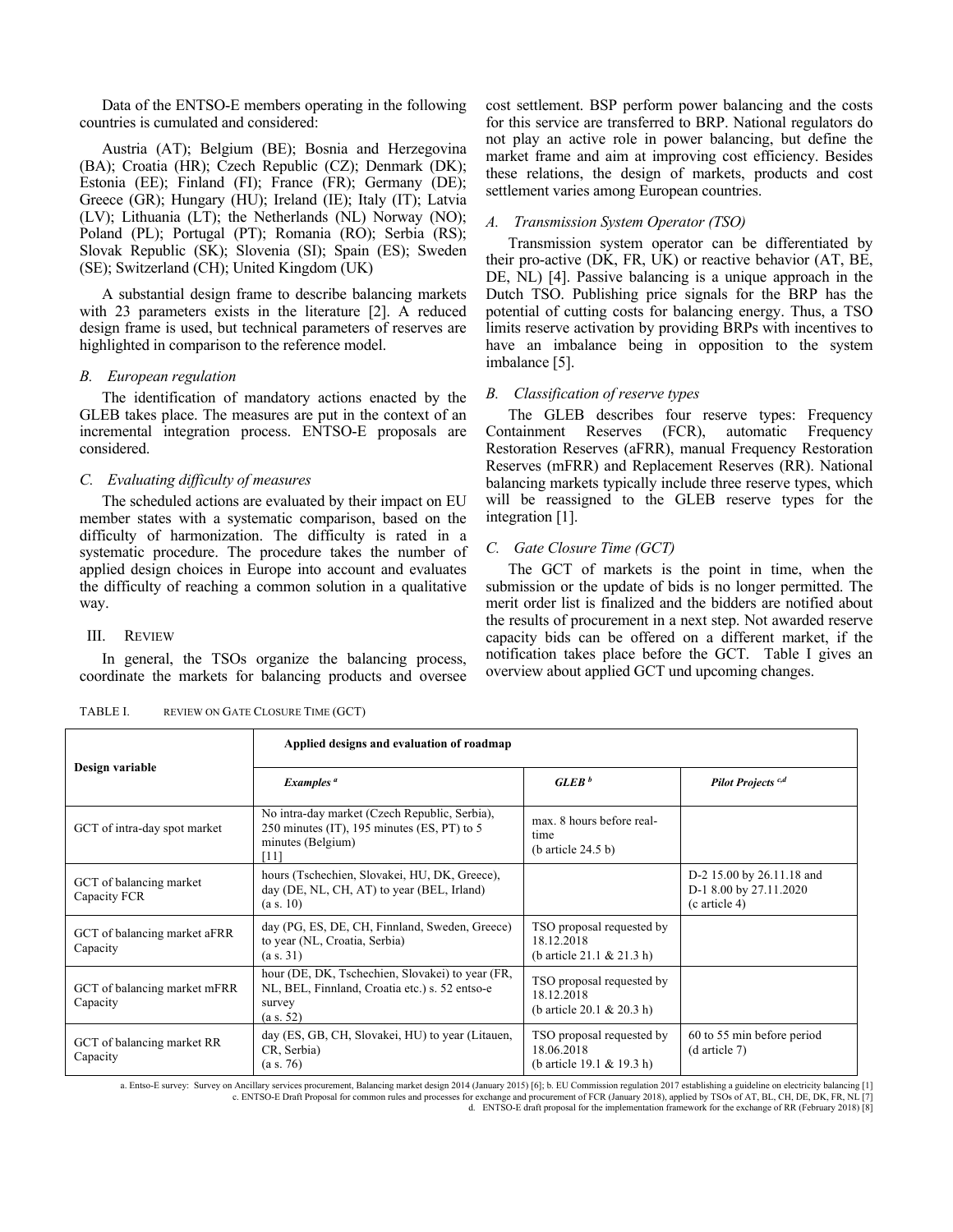The GCT is crucial for volatile renewable energy sources, as the weather forecast error is reduced significantly over time. Therefore, trading of renewable power is more accurate, as closer the GCT is to the physical delivery.

## *D. Frequency Containment Reserves (FCR)*

FCR is the most homogeneous reserve type. The awarded BSP follows a harmonized activation strategy, which is based on the system frequency. FCR starts within seconds after the frequency deviation exceeds 20 mHz as a joint action of all contracted BSPs in the synchronous area. The total FCR capacity is defined to be 3000 MW in the synchronous area, based on operational generation units and their reliability. Each TSO holds available a share of FCR, which is proportional to the share of energy consumption in the area. The full activation time (FAT) is 30 seconds in case of a frequency deviation of 200 mHz or more. As the reserves react directly to the frequency without central coordinating, all FCR within a synchronous area are activated in parallel [9].

While a common activation strategy is applied, the market design differs a lot. Products, procurement process and cost settlement vary among countries. Table II gives an overview about the applied designs.

Some countries apply a symmetric FCR product without clearing of energy costs. Therefore, only one FCR market exists and the bid consists of a power value and a capacity price. In this case it is assumed that positive and negative activation is equalized. Another approach is unsymmetrical products and applying an additional energy price. Thus, two markets exist (for positive and for negative FCR) and the bid consists of a power value, capacity price and energy price.

The cost settlement for capacity price is performed either pay as bid, with a marginal price or a regulated price. Countries applying the energy price use marginal pricing or a regulated price for the settlement. As all reserves are activated in parallel, all awarded capacity bids will lead to costs for energy.

|                                            | Applied designs and evaluation of roadmap                                                                                                             |                                                                                       |                                                                                    |  |
|--------------------------------------------|-------------------------------------------------------------------------------------------------------------------------------------------------------|---------------------------------------------------------------------------------------|------------------------------------------------------------------------------------|--|
| Design variable                            | Examples <sup>a</sup>                                                                                                                                 | GLEB <sup>b</sup>                                                                     | Pilot Project <sup>c</sup>                                                         |  |
| FCR Full Activation Time (FAT)             | 30 seconds (for 3000 MW, 15 seconds for<br>1500 MW) [9]                                                                                               |                                                                                       |                                                                                    |  |
| Scoring rule for FCR Capacity              |                                                                                                                                                       | Activation optimisation<br>function (b article 31)                                    | Common Merit Order list by<br>01.07.2019<br>$(c \text{ article } 8, 11)$           |  |
| FCR capacity as symmetrical<br>product     | symmetric and not symmetric (GB, IE, BE, DK,<br>HU, GR<br>(a s. 12)                                                                                   |                                                                                       | Symmetric by 26.11.2018<br>$(c$ article 5, 11)                                     |  |
| FCR capacity product resolution<br>in time | from year (IE, BE) to hour (DK, SE, NO, FI, CZ,<br>SK, GR)<br>(a s. 9)                                                                                |                                                                                       | 24 h product by 26.11.2018 and<br>4 h product by 01.04.2020<br>$(c$ article 5, 11) |  |
| FCR energy product resolution in<br>time   | 30 min (FR, IE), hour (PL), week (DE)<br>(a s. 20)                                                                                                    |                                                                                       |                                                                                    |  |
| FCR capacity product resolution<br>in MW   | 1 MW (FR, BE, DE, DK, PL etc.) to 5 MW (NL,<br>AT, TR)<br>(a s. 8)                                                                                    |                                                                                       | 1 MW by 01.07.2019<br>$(c$ article 4, 11)                                          |  |
| FCR energy product resolution in<br>MW     | no minimum bid size (PG, DK, SI, BA)<br>to $10$ MW (GB)<br>(a s. 19)                                                                                  |                                                                                       |                                                                                    |  |
| FCR capacity settlement rule               | pay as bid (DE, GB, NL, BE, CH, AT, CR, SK,<br>HU, SE), marginal price (DK, GR, NO, FI) or<br>regulated price (FR, IE, PL) (a s. 13)                  |                                                                                       | Marginal price by 01.07.2019<br>$(c \text{ article } 8, 11)$                       |  |
| FCR energy settlement rule                 | no energy bid at all (DE, NL, DK, CH, AT, PT,<br>ES), pay as bid (GB), marginal pricing (PL, NO,<br>SE, FI) or regulated price (FR, IT, SK) (a s. 23) | Separate price for positve<br>and negative balancing<br>energy<br>( $b$ article 46.2) |                                                                                    |  |
| FCR energy activation strategy             | pro-rata, therefore all contracted reserves are<br>"activated"                                                                                        |                                                                                       |                                                                                    |  |

TABLE II. REVIEW ON FREQUENCY CONTAINMENT RESERVES (FCR)

a. Entso-E survey: Survey on Ancillary services procurement, Balancing market design 2014 (January 2015) [6] b. EU Commission regulation 2017 establishing a guideline on electricity balancing [1] c. ENTSO-E Draft Proposal for common rules and processes for exchange and procurement of FCR (January 2018), applied by TSOs of AT, BL, CH, DE, DK, FR, NL [7]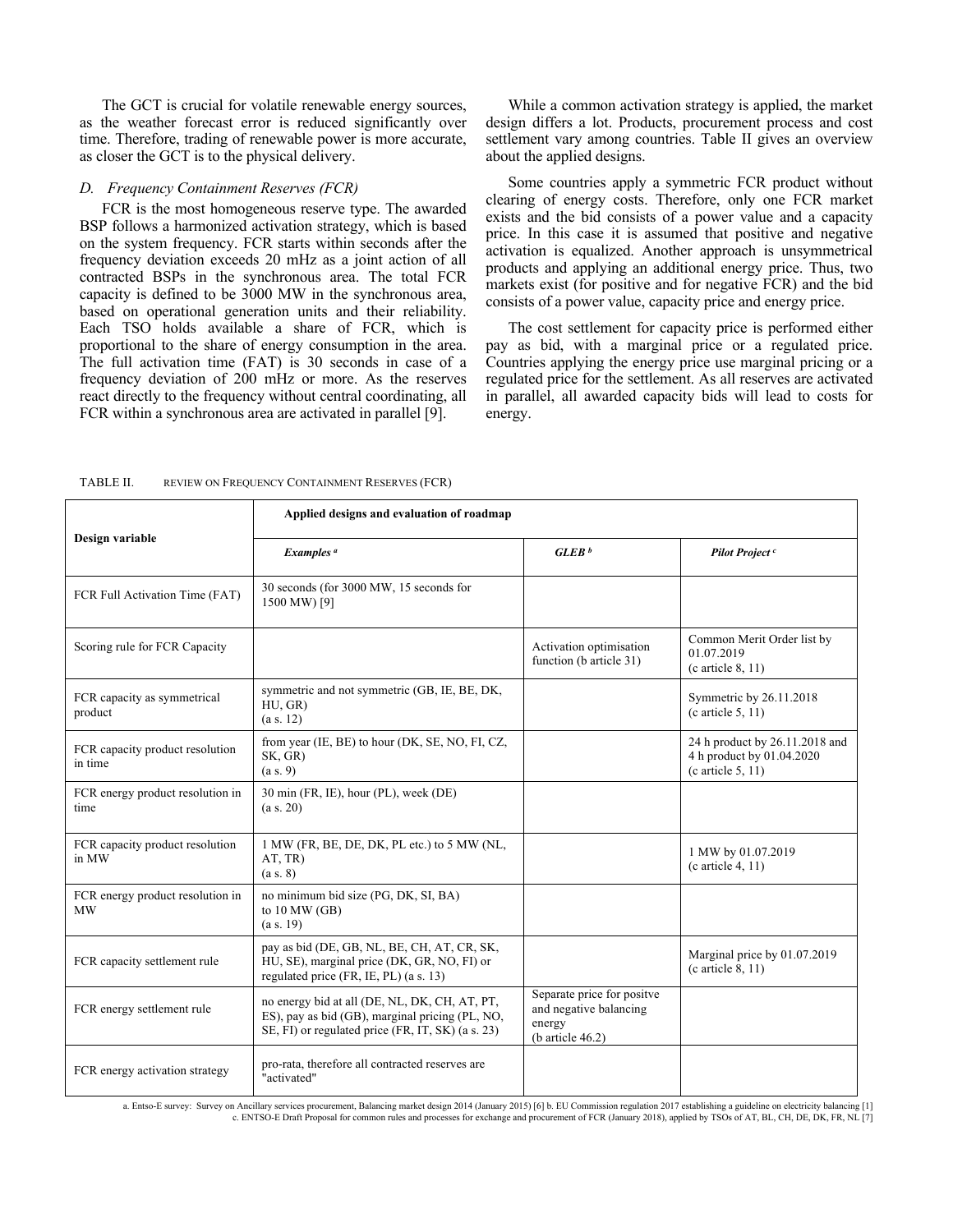# *E. automatic Frequency Restoration Reserves (aFRR)*

After FCR, aFRR is the second fastest reserve type, but its activation is organized separately by each TSO. The control target is to deal with power deviations and to replace activated FCR. The power deviation is calculated by adding power generation (positive value), power consumption (negative value) and scheduled power exchange to other control areas (positive or negative). In an intermediate step, the measured frequency is used to calculate activated FCR (positive or negative). The FCR must be concerned, because it is part of the measured power flows. The calculated FCR of the TSO is added to the calculated power deviation. The result is called area control error (ACE), which than starts the activation of aFRR in corresponding size. A single controller per TSO performs this task. Maximum permissible FAT of aFRR is 15 minutes [9].

Besides these universal relations, the aFRR is procured in national balancing markets. The scoring, price and activation rules are crucial, looking at the BSP bidding strategies. Some countries contract BSP based on their capacity price, others on the energy price and a third group considers a combination of capacity and energy price. Pay as bid and marginal (single) prices are applied. [14]

The period, over which aFRR reserves are contracted vary from hours to weeks, the minimum size varies from no minimum to a minimum of 10 MW per bid. Symmetrical and unsymmetrical products exist. Different combinations of these settlement rules are applied [6].

From a technical perspective, also the aFRR controller work in different manners. Maximum permissible FAT of aFRR is 15 minutes, but a FAT of 5 to 15 minutes is applied. Some controllers send the ACE signal as continuous ramp with signals (at least every 10 seconds). Other controllers apply a stepwise activation and the BSP oversee the full activation of their aFRR within the FAT [10].

# *F. manuel Frequency Restoration Reserves (mFRR)*

The mFRR are manually activated by the TSO to replace FCR and aFRR in case of a consistent power deviation. The product characteristics, product procurement process and settlement vary in a similar manner as aFRR [6].

# *G. Replacement Reserves (RR)*

The fourth reserve type is RR, which is not used by all TSOs. RR is applied in 16 countries [11]. Table III gives an overview about the applied design of RR markets and a proposal for an integrated market (pilot project) of 10 TSOs performing RR.

| TABLE III. | REVIEW ON REPLACEMENT RESERVES (RR) |  |
|------------|-------------------------------------|--|
|------------|-------------------------------------|--|

|                                                                              | Applied designs and evaluation of roadmap                                                                                                                    |                                                                      |                                                                   |  |
|------------------------------------------------------------------------------|--------------------------------------------------------------------------------------------------------------------------------------------------------------|----------------------------------------------------------------------|-------------------------------------------------------------------|--|
| Design variable                                                              | Examples <sup>a</sup>                                                                                                                                        | GLEB <sup>b</sup>                                                    | Pilot Project <sup>c</sup>                                        |  |
| TSOs applying the Replacement<br>Reserve Implementation<br>Framework (RR IF) | 16 countries in Europe use $RRd$ , 10 are RR IF<br>members; BU, CH, ES, FR, GB, HU, IT PL, PT,<br>and RO. Potential: CR, DK, HR, NW, FL and SW.              |                                                                      |                                                                   |  |
| RR Full Activation Time (FAT)                                                |                                                                                                                                                              | TSO proposal requested by<br>18.06.2018<br>(b article 19.1 & 19.3 i) | $30 \text{ min}$<br>(c article.9)                                 |  |
| RR capacity product resolution in<br>time                                    | hours (ES, PL, SK, HU, RO) to year (FR, CR, RS,<br>LT, LV<br>(a s. 75)                                                                                       | TSO proposal requested by<br>18.06.2018<br>(b article 19.1 & 19.3 i) |                                                                   |  |
| RR energy product resolution in<br>time                                      | 15 min (BE, IT) to hour (PT, ES, NL, CH, PL etc)<br>(a s. 86)                                                                                                | TSO proposal requested by<br>18.06.2018<br>(b article 19.1 & 19.3 i) | min 15 minutes and max 60<br>minutes<br>$(c \text{ article } 11)$ |  |
| RR capacity product resolution in<br>MW                                      | no minimum size (PT, CR) to min 10 MW (ES,<br>$LV$ )<br>(a s. 74)                                                                                            | TSO proposal requested by<br>18.06.2018<br>(b article 19.1 & 19.3 i) | 1 MW<br>$(c \text{ article } 11)$                                 |  |
| RR capacity procurement scheme                                               | mandatory offers (HU), Mandatory provision<br>without reservation (PL, GR), bilateral market,<br>organised market (FR, CH, SK, RO), hybrid (ES)<br>(a s. 73) | Market with common merit<br>order list (b acticle 19.2)              |                                                                   |  |
| RR energy activation strategy                                                | mandatory offers (PL, HU, IT, PT), organised<br>market (ES, NL, CH, CZ, SI, RO)<br>(a s. 84)                                                                 | Activation optimisation<br>function (b acticle 19.2)                 | Optimisation algorithm<br>$(c \text{ article } 8)$                |  |
| RR capacity settlement rule                                                  | Pay-as-bid (FR, GB, SK, HU), regulated price<br>(PO, LT, RO, RS) or marginal price (ES, LT)<br>(a s. 78)                                                     | Marginal price<br>( $b$ article 30.1 a)                              | cross-zonal marginal price<br>$(c \text{ article } 13)$           |  |

a. Entso-E survey: Survey on Ancillary services procurement, Balancing market design 2014 (January 2015) [6] b. EU Commission regulation 2017 establishing a guideline on electricity balancing [1] c. ENTSO-E draft proposal for the implementation framework for the exchange of RR (February 2018) [8] d. https://www.entsoe.eu/network\_codes/eb/terre [11]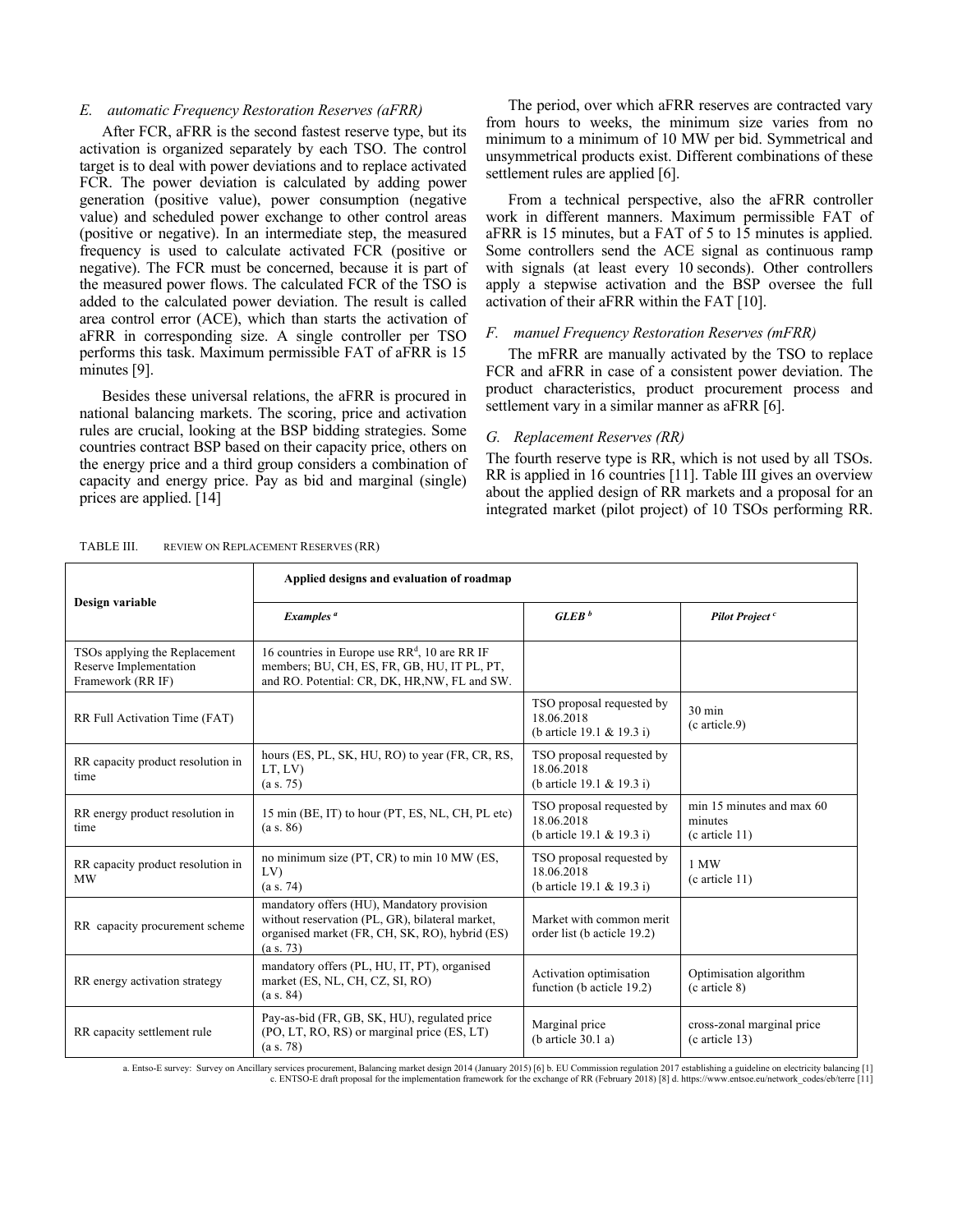## IV. MEASURES FOR INTEGRATION

The listed harmonization measures are an extract of the GLEB. Table I, Table II and Table III outline some harmonization process, enforced by the GLEB. The tables also put draft roadmaps of ENTSO-E members into the context. The planned European integration and identified measures are described hereafter.

#### *A. Harmonisation of products*

The main purpose of the GLEB is the establishment of common principles for the procurement and the settlement of FCR, aFRR, mFRR and RR (article 1). All TSOs shall develop proposals for aFRR, mFRR and RR standard products within two years. Therefore, by 18.12.2019 (article 25.2).

# *B. Harmonisation of GCT*

The GCT of bids for at least one integrated scheduling process is defined to be no longer than eight hours before realtime. (article 24.5 b) The GCT of all balancing markets are set to be later in time. Thus, within eight hours before real time. (article 24.5)

# *C. Common merit order list and optimisation function*

All TSOs shall submit the energy bids of BSP and a common merit order list is created based on the bids (article 29). The activation of FCR, aFRR, mFRR and RR is than executed by an optimization function (article 31). The consultation process is ongoing and all TSOs shall submit a proposal for classifying the activation purposes by 18.12.2018 (article 31.1).

### *D. "Free" energy bids*

All BSP shall have the right to submit energy bids (article 16.5), entering into force by 18.12.2018 (article 65.2). Therefore, not awarded (no price for capacity is paid) BSP can submit energy bids in the capacity procurement process.

# *E. Cost settlement*

The common imbalance settlement period is defined to be 15 minutes, implemented latest by 18.12.2019 (article 53). BRP pay the price for their imbalance and a single price shall be applied, but dual price is possible (article 55.3 c). TSO proposals of harmonization roadmaps are requested by 18.12.2018 (article 52.2 c).

While processes are harmonized and markets integrated, the imbalance price stays heterogeneous (article 55.3). Thus, it is still calculated separately in control areas and settled by the TSOs.

# V. EVALUATION OF BARRIERS

Barrier for the harmonization of balancing markets and products is the variety of applied balancing strategies.

First, the differences in controller set-ups (e.g. signal and activation strategy) should be considered. If a technical issue prevents the integration, the deadline for implementation could be scheduled accordingly late. IT-Security is crucial to guarantee security of supply and should be designed accordingly.

The indicated balancing energy market design choices (single price, common merit order list, settlement period of 15 minutes and 1 MW power bid) are internationally applied and functional [3, 12]. Nevertheless, the cost efficiency of these design choices is part of scientific debates.

The cost benefits compared to dual price (or a combination of single and dual) and "pay as bid" pricing is unclear, according to the literature [13]. The reduction of the settlement period and minimum power bid to values under 15 minutes and 1 MW could cut costs further, according to the literature [13]. Thus, the interrelations of activation strategy, clearing and settlement should be examined in greater detail. In this context, the FAT of reserves should be considered. Also, passive balancing of BRP could cut costs for balancing. The interrelation of FAT and passive balancing should be investigated.

The different balancing approaches were developed to cope with individual power generation portfolios of each region. Therefore, other barriers to integration of the power balancing markets might exist.

## VI. CONCLUSION

The GLEB implies the harmonization of all tradable power balancing products, of the FAT of all reserve types, of the prequalification requirements for service provider and common rules for cross-border balancing. Proposals and roadmaps for the integration are requested from all TSOs latest by December 2019. The GLEB makes allowance for a step-by-step integration. It allows groups of TSOs to perform pilot projects (e.g. FCR and RR markets, see Table II and Table III).

Barrier for a fast integration is the diversity of balancing approaches. Potential harmful interrelations of all national characteristics with harmonized balancing procedures are difficult to rule out. The European regulators counter this risk by involving all stakeholders and ask for proposals from the industry.

To enable "free bids" (see chapter IV.D) is a new approach that bears the chance of increasing market competition. It may complicate collusive behavior on markets, according to the literature [14].

The targets of the GLEB are ambitious, but the harmonization is accompanied by the operating industry. The process is promising, if it can involve all stakeholder.

The identified research questions for future investigations: How does the market set up (interrelations of activation strategy, clearing and settlement) interact with the full activation time? How does passive balancing influence power balancing?